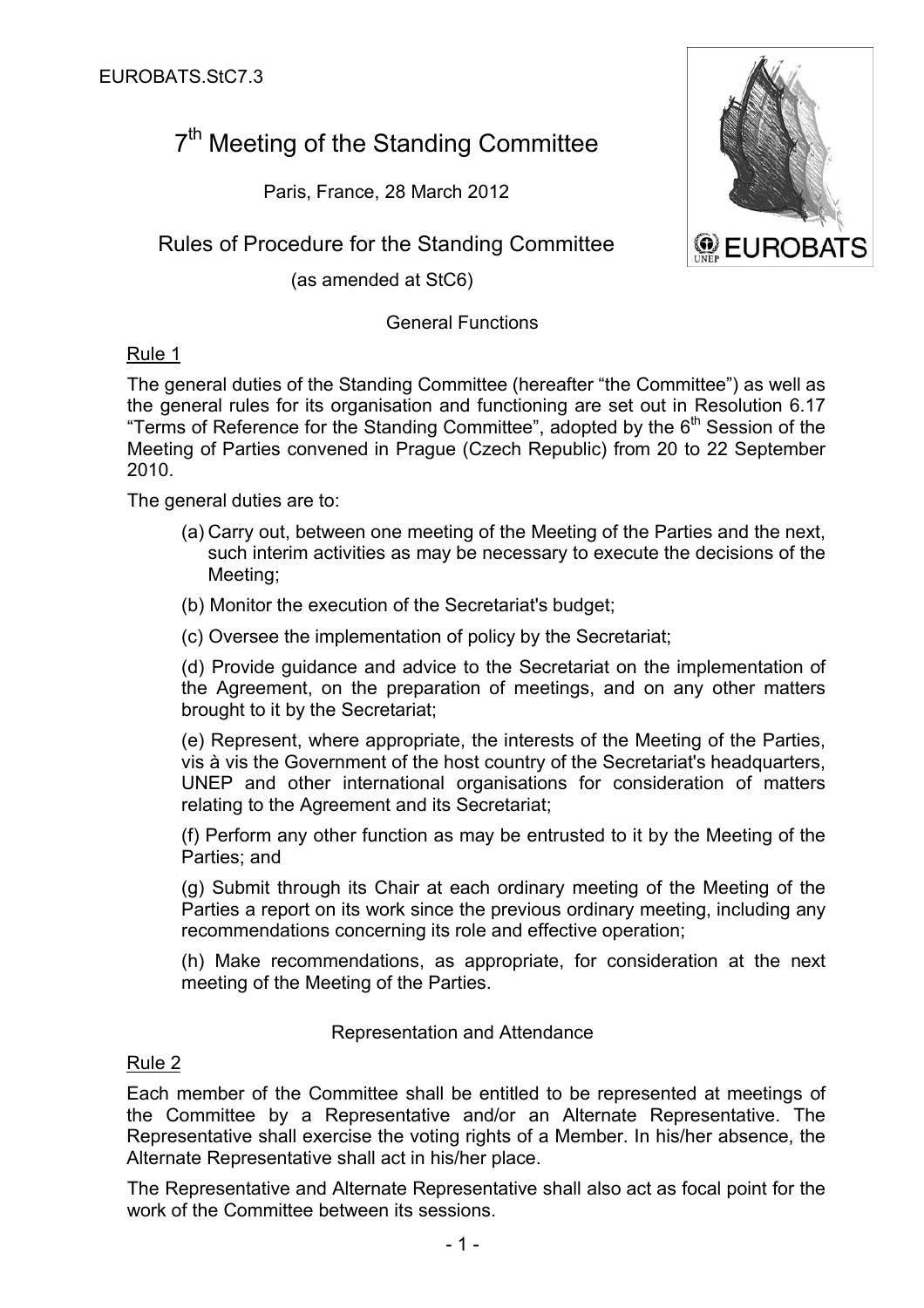The Secretariat shall endeavour, to the extent possible, to obtain external funding for the reasonable and justifiable travel expenses of elected members from Parties with economies in transition, and for not more than one representative of such a Party at any one meeting of the Committee;

The Secretariat shall also refund to the Chair of the Committee, upon request, all reasonable and justifiable travel expenses for travel undertaken on behalf of the Meeting of Parties or on behalf of the Secretariat.

## Rule 3

On behalf of the Committee, the Chair may request the Secretariat to invite any person or organization to participate in meetings of the Committee as observers when their presence is judged useful in the accomplishment of its tasks.

The Chair of the Advisory Committee shall be invited as observer *ex officio*.

## Rule 4

The Members of the Committee shall elect the Chair and the Vice-Chair immediately after the closure of the Meeting of Parties at the same venue.

#### Rule 5

Before a regular session of the Meeting of Parties or If an extraordinary meeting or a special session of the Meeting of Parties is held between two regular meetings, the host Party of that meeting shall participate in the work of the Committee on matters related to the organisation of the meeting.

#### **Officers**

## Rule 6

The Chair shall preside at meetings of the Committee, approve for circulation the provisional agenda prepared by the Secretariat and maintain liaison with other committees and with the Advisory Committee between meetings of the Committee. The Chair may represent the Committee and the Parties as required within the limits of the Committee's mandate, and shall carry out such other functions as may be entrusted by the Committee.

#### Rule 7

The Vice-Chair shall assist in the execution of the Chair's functions, and shall preside at meetings in the absence of the Chair.

#### Rule 8

The Secretariat of the Agreement shall provide a secretary for meetings of the Committee.

#### **Elections**

#### Rule 9

If in an election to fill one place no candidate obtains an overall majority in the first ballot, a second ballot shall be taken, restricted to the two candidates obtaining the largest number of votes. If in the second ballot the votes are equally divided, the presiding officer shall decide between the candidates by drawing lots.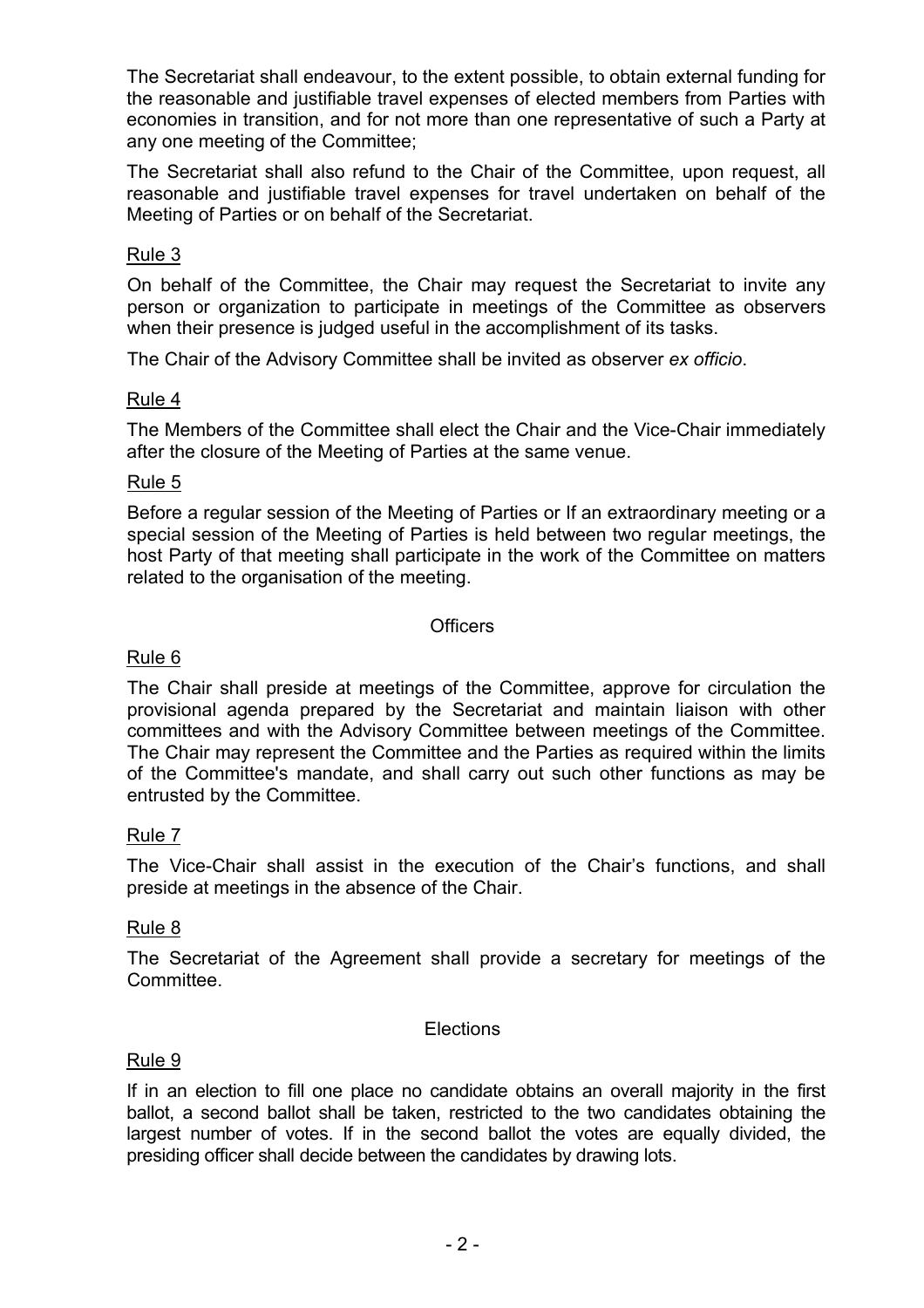# Rule 10

If in the first ballot there is a tie amongst candidates obtaining the second largest number of votes, a special ballot shall be held amongst them for reducing the number of candidates to two.

## Rule 11

In the case of a tie amongst three or more candidates obtaining the largest number of votes in the first ballot, a special ballot shall be held amongst them for reducing the number of candidates to two. If a tie then results amongst two or more candidates, the presiding officer shall reduce the number to two by drawing lots, and a further ballot shall be held in accordance with Rule 9.

#### Meetings

#### Rule 12

The Committee shall normally have deliberations at least once every year.

## Rule 13

Meetings of the Committee shall be called at the request of the Chair or at least three Members.

#### Rule 14

The time and place of meetings shall be determined by the Chair, in consultation with the Secretariat.

#### Rule 15

Notice of meetings to all Members and the other Parties including the time and venue, shall be given by the Secretariat at least 45 days and, in the case of emergency meetings, at least 14 days in advance of the meeting.

#### Rule 16

A quorum for a meeting shall consist of four Members of the Committee. No decision shall be taken at a meeting in the absence of a quorum.

#### Rule 17

Decisions of the Committee shall be taken by consensus unless a vote is requested by the Chair or by three Members.

#### Rule 18

Decisions of the Committee by voting (pursuant to Rule 17) shall be taken by a simple majority of the Members present. In the case of a tie, the motion shall be considered as rejected.

#### Rule 19

The Secretariat shall prepare the report of each meeting of the Committee and send it to the Parties represented at the meeting within 30 working days thereafter. The Secretariat shall take note of comments received within 30 working days of the dispatch of the report and transmit the final report to all the Parties following its approval by the Chair.